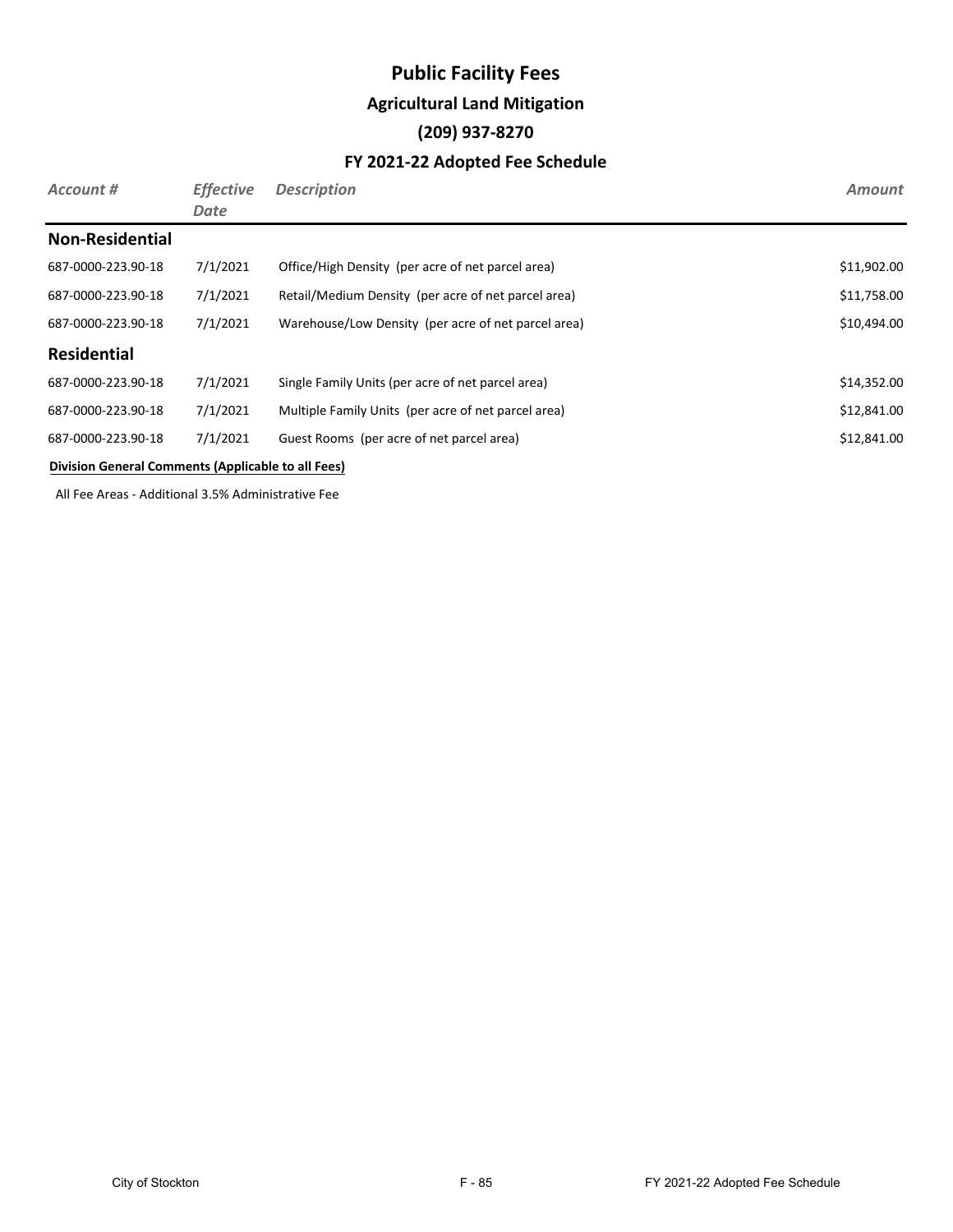# **Public Facility Fees Air Quality (209) 937-8270**

| Account #                                          | <b>Effective</b><br>Date | <b>Description</b>                        | <b>Amount</b> |
|----------------------------------------------------|--------------------------|-------------------------------------------|---------------|
| <b>Non-Residential</b>                             |                          |                                           |               |
| 990-0000-344.47-00                                 | 7/1/2021                 | Office/High Density (per 1,000 sq. ft.)   | \$329.00      |
| 990-0000-344.47-00                                 | 7/1/2021                 | Retail/Medium Density (per 1,000 sq. ft.) | \$689.00      |
| 990-0000-344.47-00                                 | 7/1/2021                 | Warehouse/Low Density (per 1,000 sq. ft.) | \$405.00      |
| <b>Residential</b>                                 |                          |                                           |               |
| 990-0000-344.47-00                                 | 7/1/2021                 | Single Family Units (per unit)            | \$187.00      |
| 990-0000-344.47-00                                 | 7/1/2021                 | Multiple Family Units (per unit)          | \$127.00      |
| 990-0000-344.47-00                                 | 7/1/2021                 | Guest Rooms (per room)                    | \$120.00      |
| Division General Comments (Applicable to all Fees) |                          |                                           |               |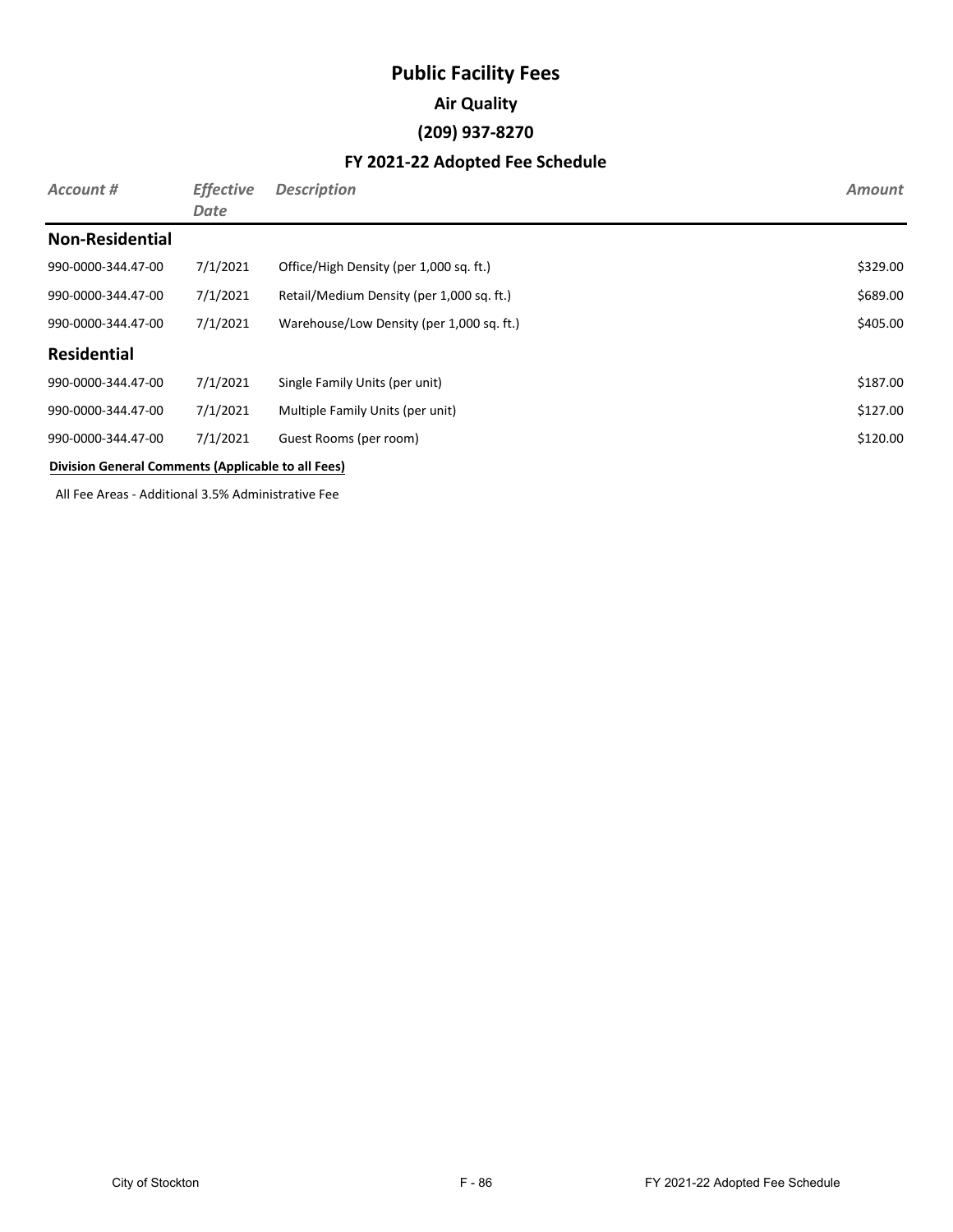## **Public Facility Fees City Office Space (209) 937-8270**

#### **FY 2021-22 Adopted Fee Schedule**

| <b>Account #</b>                                   | <b>Effective</b><br>Date | <b>Description</b>                        | <b>Amount</b> |
|----------------------------------------------------|--------------------------|-------------------------------------------|---------------|
| <b>Non-Residential</b>                             |                          |                                           |               |
| 930-0000-344.42-00                                 | 7/1/2021                 | Office/High Density (per 1,000 sq. ft.)   | \$43.75       |
| 930-0000-344.42-00                                 | 7/1/2021                 | Retail/Medium Density (per 1,000 sq. ft.) | \$22.50       |
| 930-0000-344.42-00                                 | 7/1/2021                 | Warehouse/Low Density (per 1,000 sq. ft.) | \$25.50       |
| <b>Residential - Existing City Limits</b>          |                          |                                           |               |
| 930-0000-344.42-00                                 | 7/1/2021                 | Single Family Units (per unit)            | \$467.00      |
| 930-0000-344.42-00                                 | 7/1/2021                 | Multiple Family Units (per unit)          | \$391.00      |
| 930-0000-344.42-00                                 | 7/1/2021                 | Guest Rooms (per unit)                    | \$49.00       |
| <b>Residential - Greater Downtown Area</b>         |                          |                                           |               |
| 930-0000-344.42-00                                 | 7/1/2021                 | Single Family Units (per unit)            | <b>EXEMPT</b> |
| 930-0000-344.42-00                                 | 7/1/2021                 | Multiple Family Units (per unit)          | <b>EXEMPT</b> |
| 930-0000-344.42-00                                 | 7/1/2021                 | Guest Rooms (per room)                    | \$49.00       |
| <b>Residential - Outside City Limits</b>           |                          |                                           |               |
| 930-0000-344.42-00                                 | 7/1/2021                 | Single Family Units (per unit)            | \$467.00      |
| 930-0000-344.42-00                                 | 7/1/2021                 | Multiple Family Units (per unit)          | \$391.00      |
| 930-0000-344.42-00                                 | 7/1/2021                 | Guest Rooms (per room)                    | \$49.00       |
| Division General Comments (Applicable to all Fees) |                          |                                           |               |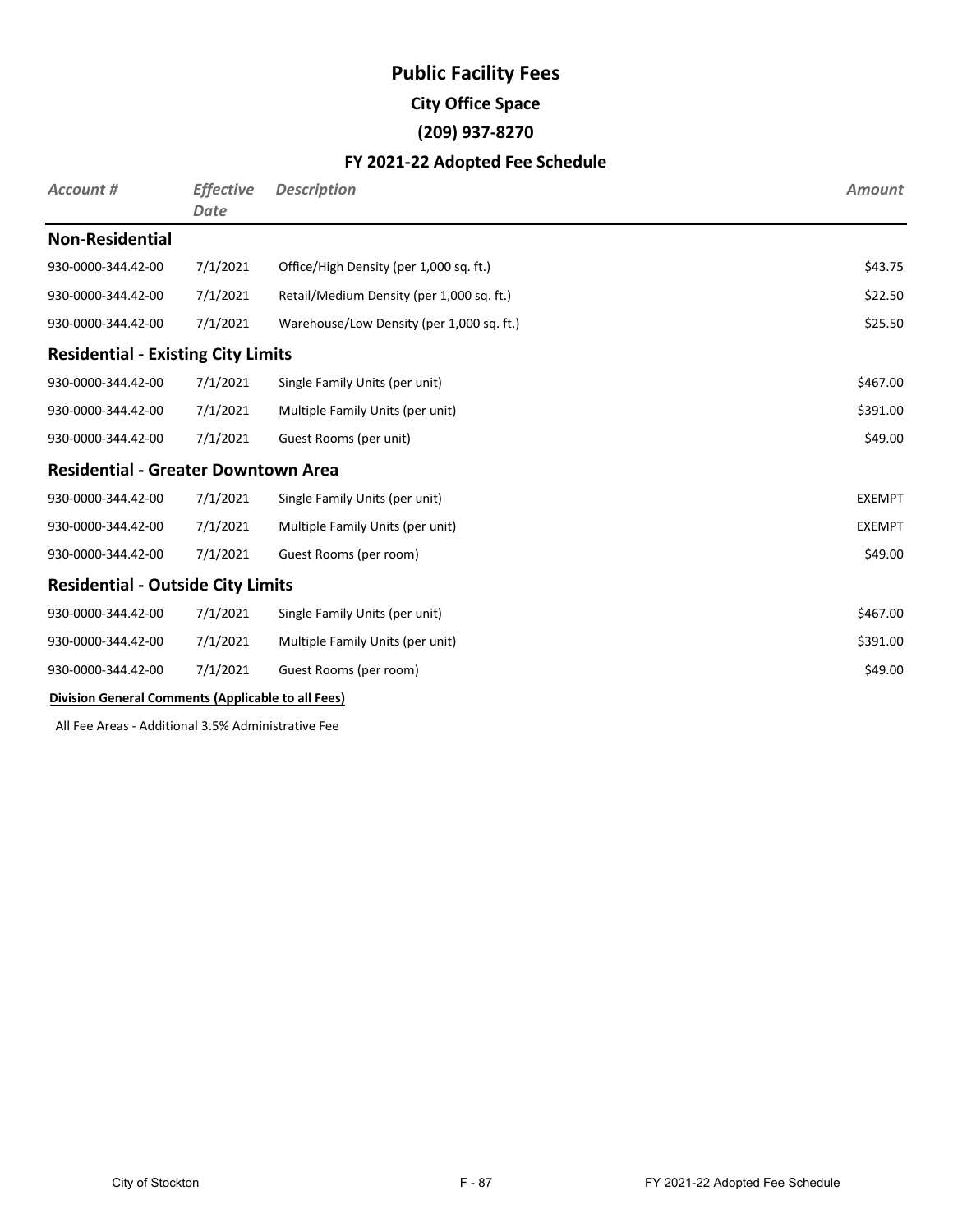#### **Community Recreation Centers**

### **(209) 937-8270**

#### **FY 2021-22 Adopted Fee Schedule**

| Account #                                          | <b>Effective</b><br><b>Date</b> | <b>Description</b>                        | <b>Amount</b> |
|----------------------------------------------------|---------------------------------|-------------------------------------------|---------------|
| <b>Non-Residential</b>                             |                                 |                                           |               |
| 920-0000-344.41-00                                 | 7/1/2021                        | Office/High Density (per 1,000 sq. ft.)   | \$39.50       |
| 920-0000-344.41-00                                 | 7/1/2021                        | Retail/Medium Density (per 1,000 sq. ft.) | \$20.25       |
| 920-0000-344.41-00                                 | 7/1/2021                        | Warehouse/Low Density (per 1,000 sq. ft.) | \$23.25       |
| <b>Residential - Existing City Limits</b>          |                                 |                                           |               |
| 920-0000-344.41-00                                 | 7/1/2021                        | Single Family Units (per unit)            | \$481.00      |
| 920-0000-344.41-00                                 | 7/1/2021                        | Multiple Family Units (per unit)          | \$405.00      |
| 920-0000-344.41-00                                 | 7/1/2021                        | Guest Rooms (per room)                    | <b>EXEMPT</b> |
| <b>Residential - Greater Downtown Area</b>         |                                 |                                           |               |
| 920-0000-344.41-00                                 | 7/1/2021                        | Single Family Units (per unit)            | <b>EXEMPT</b> |
| 920-0000-344.41-00                                 | 7/1/2021                        | Multiple Family Units (per unit)          | <b>EXEMPT</b> |
| 920-0000-344.41-00                                 | 7/1/2021                        | Guest Rooms (per room)                    | <b>EXEMPT</b> |
| <b>Residential - Outside City Limits</b>           |                                 |                                           |               |
| 920-0000-344.41-00                                 | 7/1/2021                        | Single Family Units (per unit)            | \$481.00      |
| 920-0000-344.41-00                                 | 7/1/2021                        | Multiple Family Units (per unit)          | \$405.00      |
| 920-0000-344.41-00                                 | 7/1/2021                        | Guest Rooms (per room)                    | <b>EXEMPT</b> |
| Division General Comments (Applicable to all Fees) |                                 |                                           |               |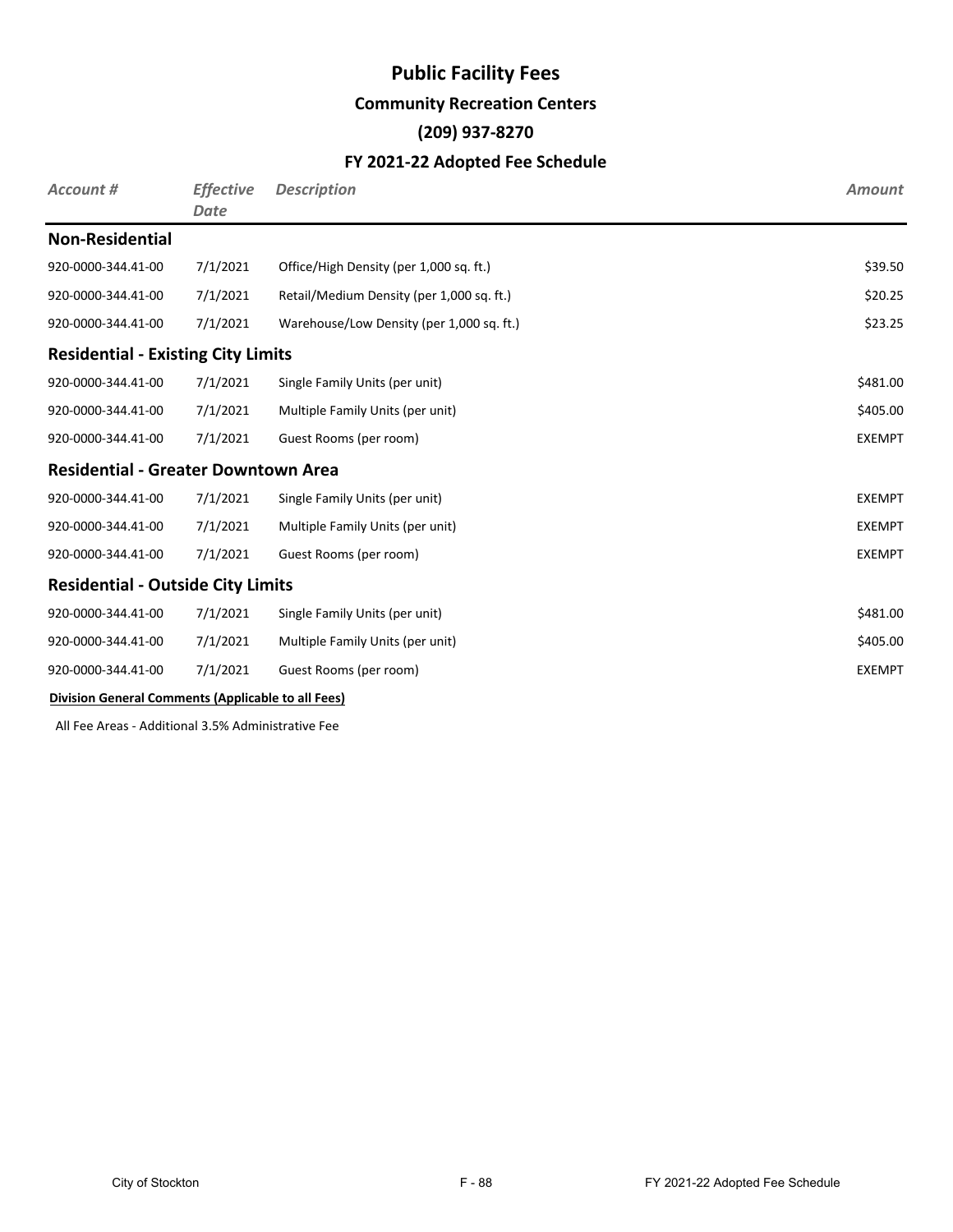## **Public Facility Fees County Facilities (209) 937-8270**

#### **FY 2021-22 Adopted Fee Schedule**

| Account #                                          | <b>Effective</b><br>Date | <b>Description</b>                                | <b>Amount</b> |
|----------------------------------------------------|--------------------------|---------------------------------------------------|---------------|
| <b>All - Non-Residential</b>                       |                          |                                                   |               |
| 687-0000-223.90-15                                 | 7/1/2021                 | Office/Guest Rm./High Density (per 1,000 sq. ft.) | \$665.00      |
| 687-0000-223.90-15                                 | 7/1/2021                 | Retail/Medium Density (per 1,000 sq. ft.)         | \$440.00      |
| 687-0000-223.90-15                                 | 7/1/2021                 | Warehouse/Low Density (per 1,000 sq. ft.)         | \$123.00      |
| <b>All - Residential</b>                           |                          |                                                   |               |
| 687-0000-223.90-15                                 | 7/1/2021                 | Single Family Units (per unit)                    | \$2,686.00    |
| 687-0000-223.90-15                                 | 7/1/2021                 | Multiple Family Units (per unit)                  | \$1,992.00    |
| Division General Comments (Applicable to all Fees) |                          |                                                   |               |

All Fee Areas - Additional 3.5% Administrative Fee

Passthrough collected by City and paid to San Joaquin County. Fee set by County Administrator.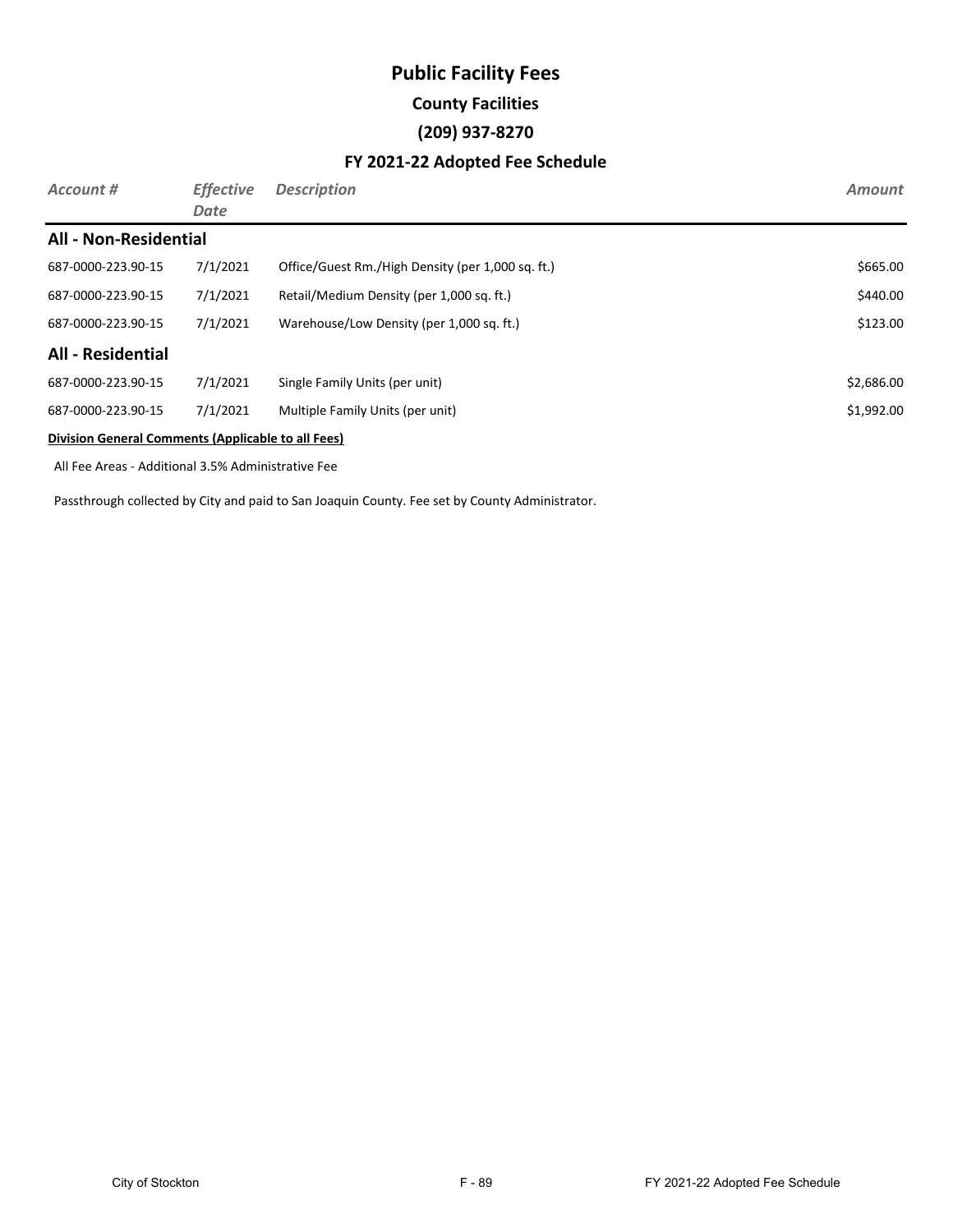# **Public Facility Fees Fire Stations (209) 937-8270**

#### **FY 2021-22 Adopted Fee Schedule**

| <b>Account #</b>                                   | <b>Effective</b><br><b>Date</b> | <b>Description</b>                        | <b>Amount</b> |
|----------------------------------------------------|---------------------------------|-------------------------------------------|---------------|
| <b>Non-Residential</b>                             |                                 |                                           |               |
| 940-0000-344.43-00                                 | 7/1/2021                        | Office/High Density (per 1,000 sq. ft.)   | \$118.50      |
| 940-0000-344.43-00                                 | 7/1/2021                        | Retail/Medium Density (per 1,000 sq. ft.) | \$61.00       |
| 940-0000-344.43-00                                 | 7/1/2021                        | Warehouse/Low Density (per 1,000 sq. ft.) | \$54.00       |
| <b>Residential - Existing City Limits</b>          |                                 |                                           |               |
| 940-0000-344.43-00                                 | 7/1/2021                        | Single Family Units (per unit)            | \$781.00      |
| 940-0000-344.43-00                                 | 7/1/2021                        | Multiple Family Units (per unit)          | \$658.00      |
| 940-0000-344.43-00                                 | 7/1/2021                        | Guest Rooms (per room)                    | \$44.50       |
| <b>Residential - Greater Downtown Area</b>         |                                 |                                           |               |
| 940-0000-344.43-00                                 | 7/1/2021                        | Single Family Units (per unit)            | <b>EXEMPT</b> |
| 940-0000-344.43-00                                 | 7/1/2021                        | Multiple Family Units (per unit)          | <b>EXEMPT</b> |
| 940-0000-344.43-00                                 | 7/1/2021                        | Guest Rooms (per room)                    | \$44.50       |
| <b>Residential - Outside City Limits</b>           |                                 |                                           |               |
| 940-0000-344.43-00                                 | 7/1/2021                        | Single Family Units (per unit)            | \$781.00      |
| 940-0000-344.43-00                                 | 7/1/2021                        | Multiple Family Units (per unit)          | \$658.00      |
| 940-0000-344.43-00                                 | 7/1/2021                        | Guest Rooms (per room)                    | \$44.50       |
| Division General Comments (Applicable to all Fees) |                                 |                                           |               |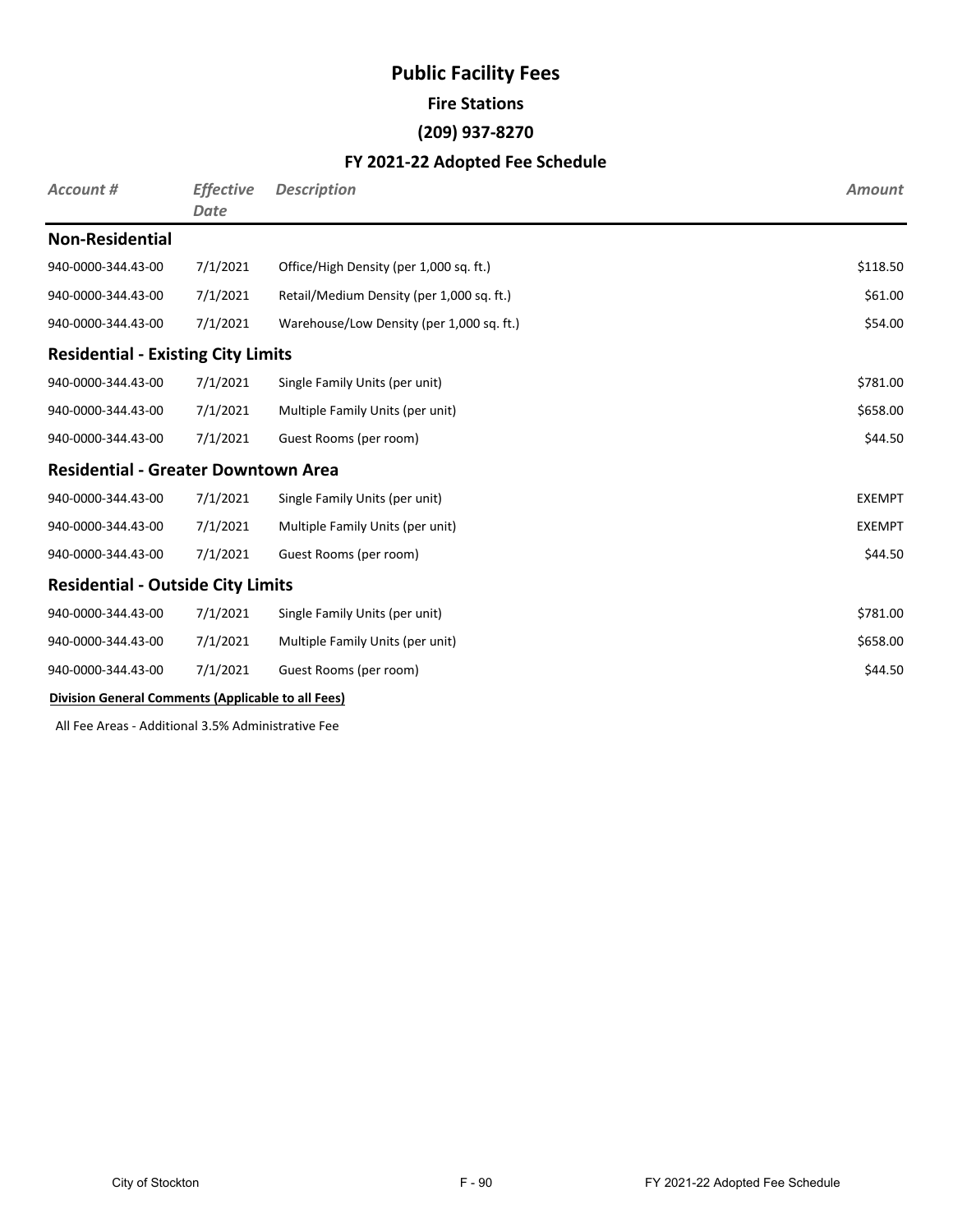### **Libraries**

### **(209) 937-8270**

#### **FY 2021-22 Adopted Fee Schedule**

| Account #                                          | <b>Effective</b><br><b>Date</b> | <b>Description</b>                        | <b>Amount</b> |
|----------------------------------------------------|---------------------------------|-------------------------------------------|---------------|
| <b>Non-Residential</b>                             |                                 |                                           |               |
| 950-0000-344.44-00                                 | 7/1/2021                        | Office/High Density (per 1,000 sq. ft.)   | \$94.50       |
| 950-0000-344.44-00                                 | 7/1/2021                        | Retail/Medium Density (per 1,000 sq. ft.) | \$48.50       |
| 950-0000-344.44-00                                 | 7/1/2021                        | Warehouse/Low Density (per 1,000 sq. ft.) | \$56.00       |
| <b>Residential - Existing City Limits</b>          |                                 |                                           |               |
| 950-0000-344.44-00                                 | 7/1/2021                        | Single Family Units (per unit)            | \$902.00      |
| 950-0000-344.44-00                                 | 7/1/2021                        | Multiple Family Units (per unit)          | \$761.00      |
| 950-0000-344.44-00                                 | 7/1/2021                        | Guest Rooms (per room)                    | \$85.50       |
| <b>Residential - Greater Downtown Area</b>         |                                 |                                           |               |
| 950-0000-344.44-00                                 | 7/1/2021                        | Single Family Units (per unit)            | <b>EXEMPT</b> |
| 950-0000-344.44-00                                 | 7/1/2021                        | Multiple Family Units (per unit)          | <b>EXEMPT</b> |
| 950-0000-344.44-00                                 | 7/1/2021                        | Guest Rooms (per room)                    | \$85.50       |
| <b>Residential - Outside City Limits</b>           |                                 |                                           |               |
| 950-0000-344.44-00                                 | 7/1/2021                        | Single Family Units (per unit)            | \$902.00      |
| 950-0000-344.44-00                                 | 7/1/2021                        | Multiple Family Units (per unit)          | \$761.00      |
| 950-0000-334.44-00                                 | 7/1/2021                        | Guest Rooms (per room)                    | \$85.50       |
| Division General Comments (Applicable to all Fees) |                                 |                                           |               |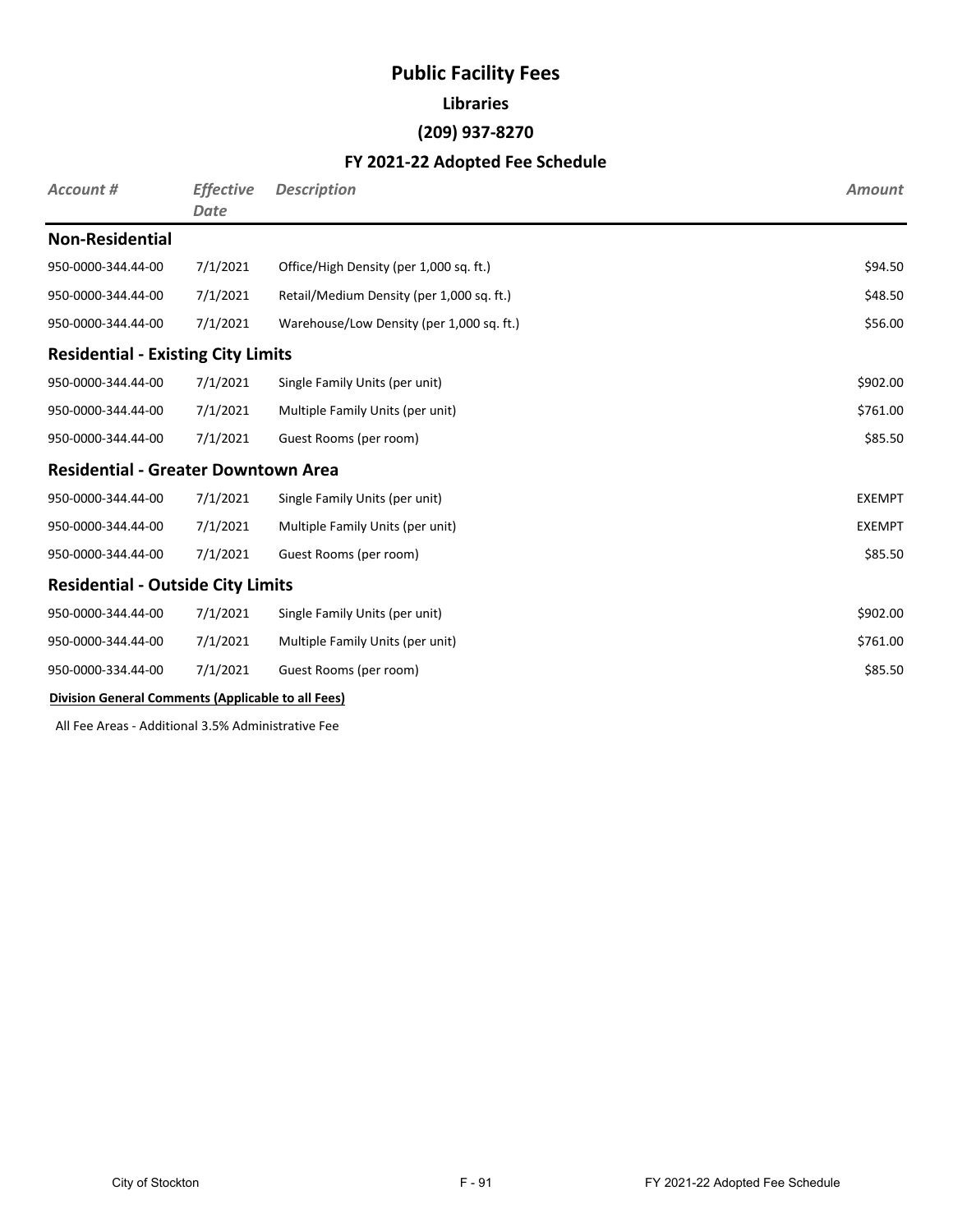## **Public Facility Fees Mossdale Tract Regional Flood Protection (209) 937-8270**

#### **FY 2021-22 Adopted Fee Schedule**

| Account #                                          | <b>Effective</b><br>Date | <b>Description</b>                                    | <b>Amount</b> |
|----------------------------------------------------|--------------------------|-------------------------------------------------------|---------------|
| <b>Residential Single-Family</b>                   |                          |                                                       |               |
| 687-0000-223.90-19                                 | 7/1/2021                 | Residential Single-Family, per gross developable acre | \$19,428.00   |
| <b>Residential Multi-Family</b>                    |                          |                                                       |               |
| 687-0000-223.90-19                                 | 7/1/2021                 | Residential Multi-Family, per gross developable acre  | \$17,691.00   |
| <b>Commercial</b>                                  |                          |                                                       |               |
| 687-0000-223.90-19                                 | 7/1/2021                 | Commercial, per gross developable acre                | \$18,399.00   |
| <b>Industrial</b>                                  |                          |                                                       |               |
| 687-0000-223.90-19                                 | 7/1/2021                 | Industrial, per gross developable acre                | \$15,309.00   |
| Division General Comments (Applicable to all Fees) |                          |                                                       |               |

All Fee Areas - Administrative Fee is incorporated into the fee rate.

Passthrough collected by City and paid to SJAFCA. Fee set by SJAFCA.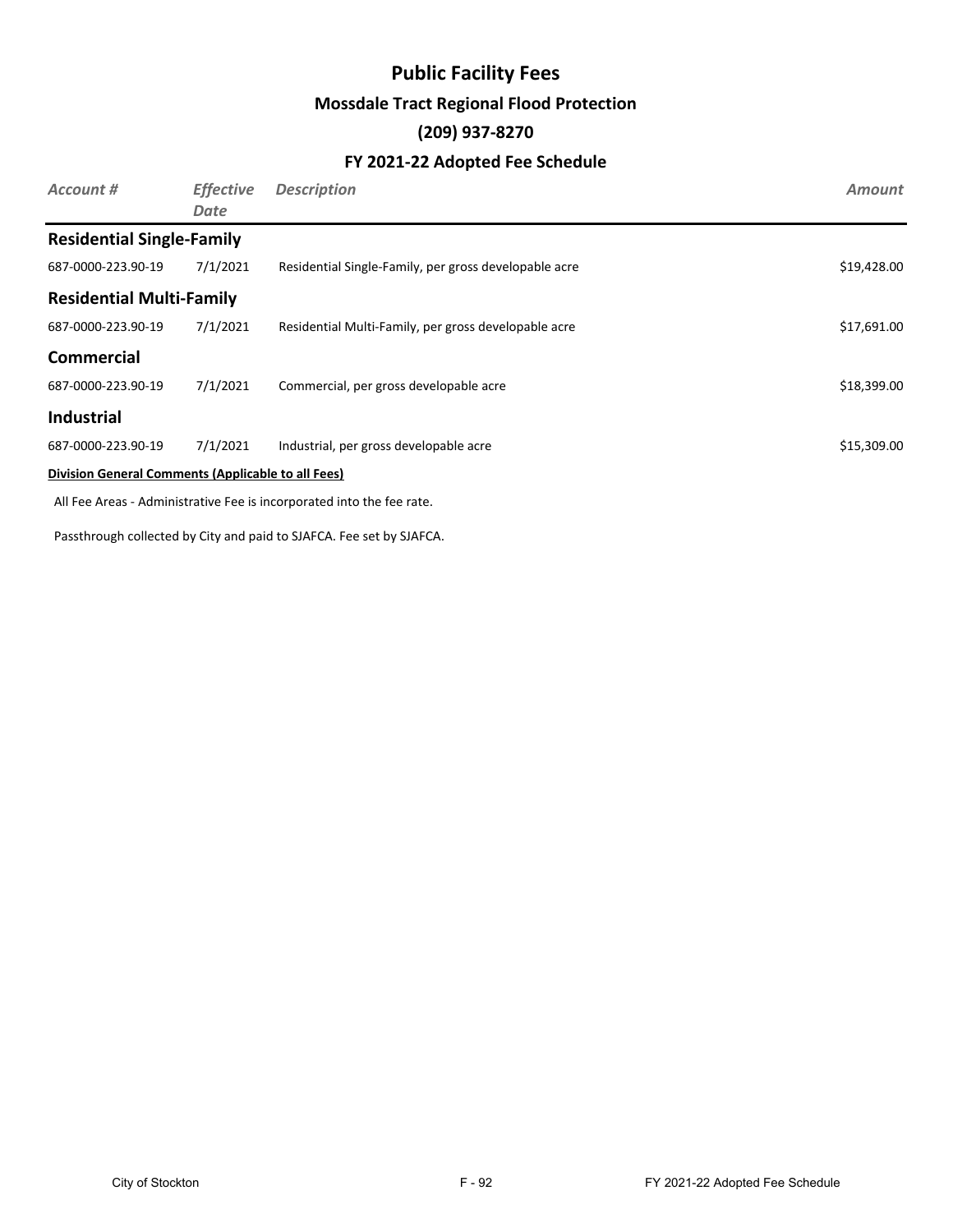# **Public Facility Fees Parkland (209) 937-8270**

### **FY 2021-22 Adopted Fee Schedule**

| Account #                                                 | <b>Effective</b><br>Date | <b>Description</b>               | <b>Amount</b> |
|-----------------------------------------------------------|--------------------------|----------------------------------|---------------|
| <b>Non-Residential</b>                                    |                          |                                  |               |
| 970-0000-344.46-00                                        | 7/1/2021                 | Office/High Density              | <b>EXEMPT</b> |
| 970-0000-344.46-00                                        | 7/1/2021                 | Retail/Medium Density            | <b>EXEMPT</b> |
| 970-0000-344.46-00                                        | 7/1/2021                 | Warehouse/Low Density            | <b>EXEMPT</b> |
| <b>Residential</b>                                        |                          |                                  |               |
| 970-0000-344.46-00                                        | 7/1/2021                 | Single Family Units (per unit)   | \$2,798.00    |
| 970-0000-344.46-00                                        | 7/1/2021                 | Multiple Family Units (per unit) | \$1,712.00    |
| 970-0000-344.46-00                                        | 7/1/2021                 | Guest Rooms (per unit)           | <b>EXEMPT</b> |
| <b>Residential - Greater Downtown Area</b>                |                          |                                  |               |
| 970-0000-344.46-00                                        | 7/1/2021                 | Single Family Units (per unit)   | <b>EXEMPT</b> |
| 970-0000-344.46-00                                        | 7/1/2021                 | Multiple Family Units (per unit) | <b>EXEMPT</b> |
| 970-0000-344.46-00                                        | 7/1/2021                 | Guest Rooms (per unit)           | <b>EXEMPT</b> |
| <b>Division General Comments (Applicable to all Fees)</b> |                          |                                  |               |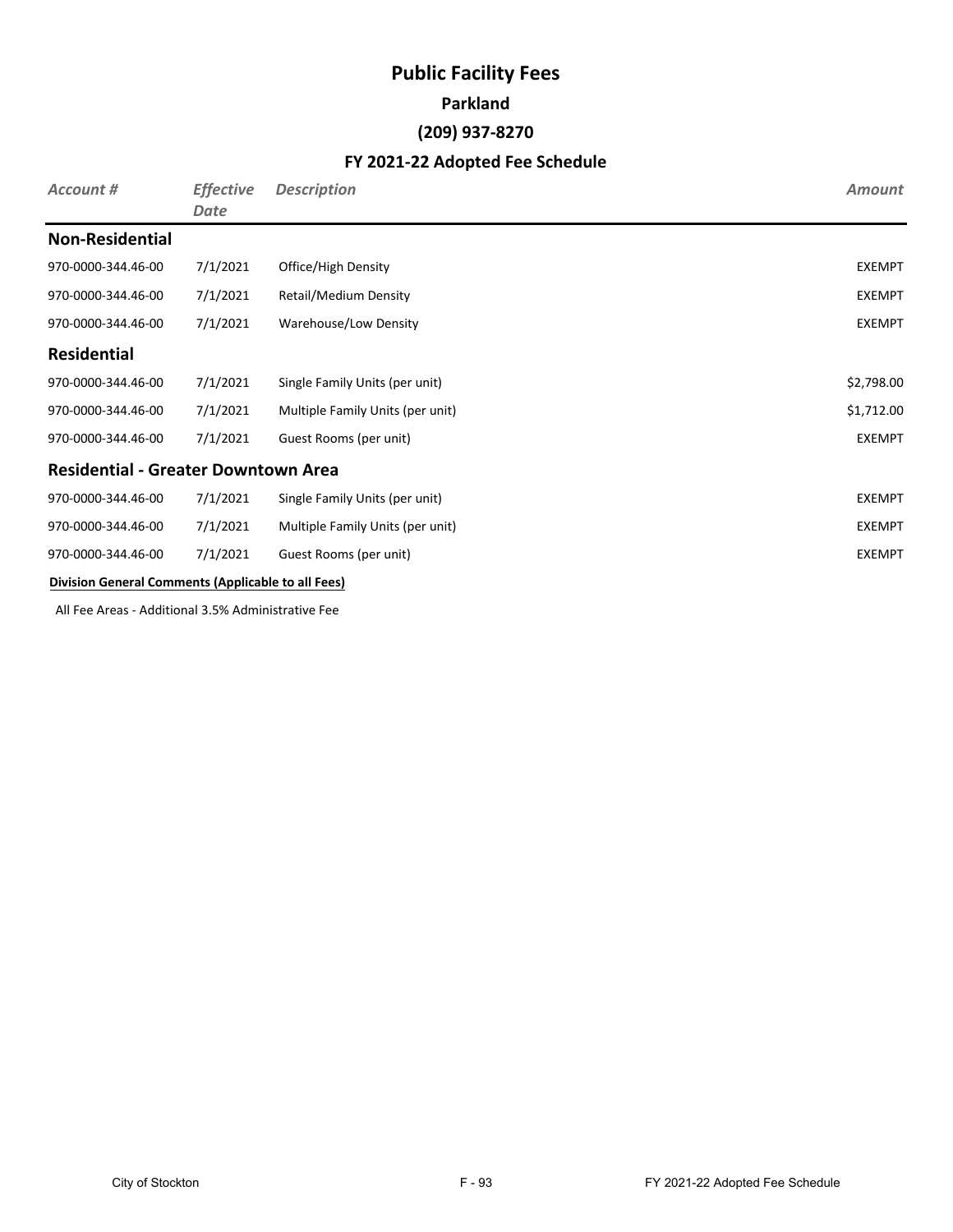#### **Police Station Expansion**

### **(209) 937-8270**

#### **FY 2021-22 Adopted Fee Schedule**

| <b>Account #</b>                                   | <b>Effective</b><br><b>Date</b> | <b>Description</b>                        | <b>Amount</b> |
|----------------------------------------------------|---------------------------------|-------------------------------------------|---------------|
| <b>Non-Residential</b>                             |                                 |                                           |               |
| 960-0000-344.45-00                                 | 7/1/2021                        | Office/High Density (per 1,000 sq. ft.)   | \$105.50      |
| 960-0000-344.45-00                                 | 7/1/2021                        | Retail/Medium Density (per 1,000 sq. ft.) | \$54.00       |
| 960-0000-344.45-00                                 | 7/1/2021                        | Warehouse/Low Density (per 1,000 sq. ft.) | \$62.00       |
| <b>Residential - Existing City Limits</b>          |                                 |                                           |               |
| 960-0000-344.45-00                                 | 7/1/2021                        | Single Family Units (per unit)            | \$591.00      |
| 960-0000-344.45-00                                 | 7/1/2021                        | Multiple Family Units (per unit)          | \$497.00      |
| 960-0000-344.45-00                                 | 7/1/2021                        | Guest Rooms (per room)                    | \$99.50       |
| <b>Residential - Greater Downtown Area</b>         |                                 |                                           |               |
| 960-0000-344.45-00                                 | 7/1/2021                        | Single Family Units (per unit)            | <b>EXEMPT</b> |
| 960-0000-344.45-00                                 | 7/1/2021                        | Multiple Family Units (per unit)          | <b>EXEMPT</b> |
| 960-0000-344.45-00                                 | 7/1/2021                        | Guest Rooms (per room)                    | \$99.50       |
| <b>Residential - Outside City Limits</b>           |                                 |                                           |               |
| 960-0000-344.45-00                                 | 7/1/2021                        | Single Family Units (per unit)            | \$591.00      |
| 960-0000-344.45-00                                 | 7/1/2021                        | Multiple Family Units (per unit)          | \$497.00      |
| 960-0000-344.45-00                                 | 7/1/2021                        | Guest Rooms (per room)                    | \$99.50       |
| Division General Comments (Applicable to all Fees) |                                 |                                           |               |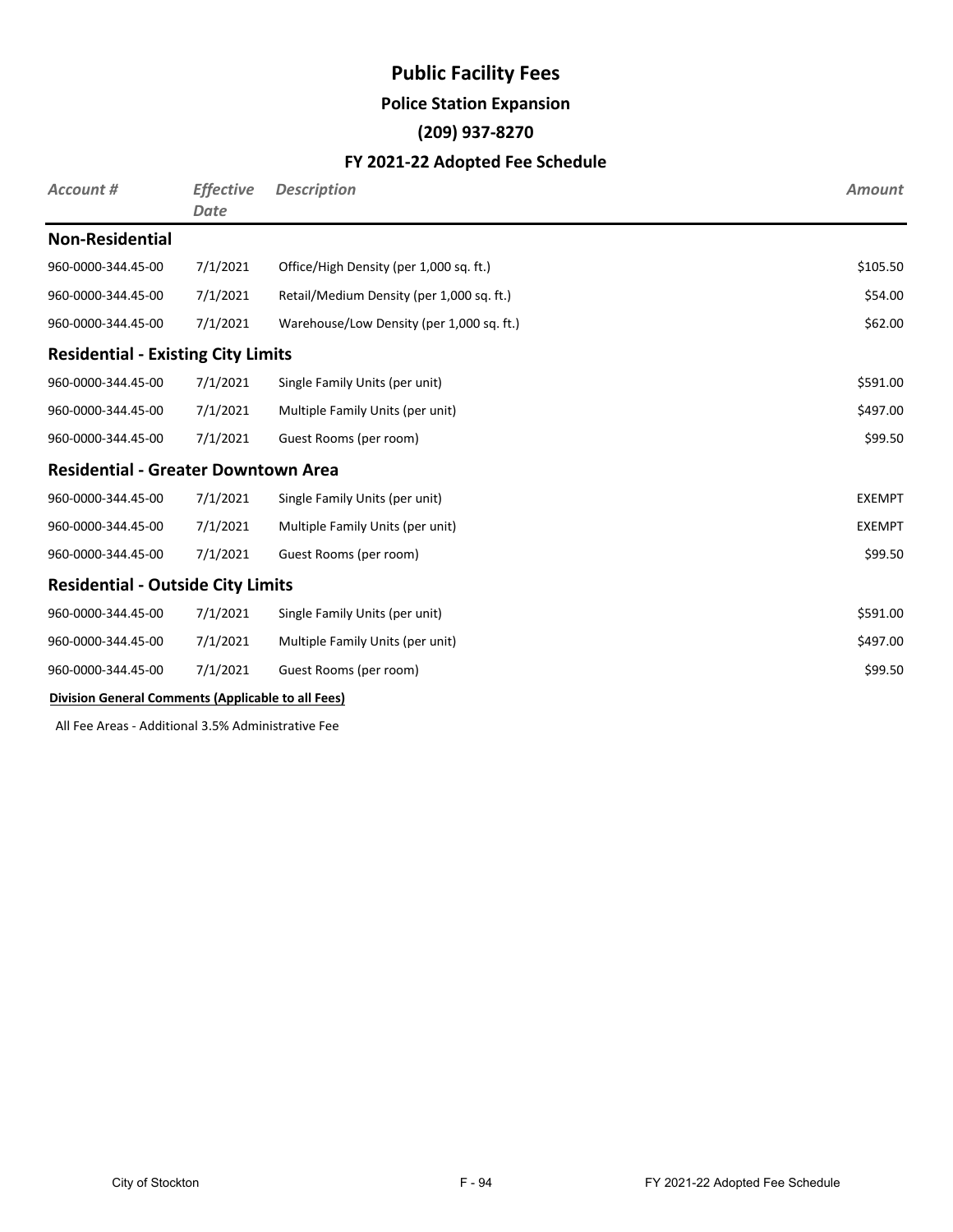## **Public Facility Fees Regional Transportation Impact Fee (209) 937-8270 FY 2021-22 Adopted Fee Schedule**

| Account #              | <b>Effective</b><br>Date | <b>Description</b>                        | <b>Amount</b> |
|------------------------|--------------------------|-------------------------------------------|---------------|
| <b>Non-Residential</b> |                          |                                           |               |
| 917-0000-344.11-08     | 7/1/2021                 | Office/Guest Rooms (per 1,000 sq. ft.)    | \$1,850.00    |
| 917-0000-344.11-08     | 7/1/2021                 | Retail (per 1,000 sq. ft.)                | \$1,470.00    |
| 917-0000-344.11-08     | 7/1/2021                 | Commercial/Industrial (per 1,000 sq. ft.) | \$1,120.00    |
| 917-0000-344.11-08     | 7/1/2021                 | High Cube Warehouse (per 1,000 sq. ft.)   | \$460.00      |
| <b>Residential</b>     |                          |                                           |               |
| 917-0000-344.11-08     | 7/1/2021                 | Single Family Units (per unit)            | \$3,696.21    |
| 917-0000-344.11-08     | 7/1/2021                 | Multiple Family Units (per unit)          | \$2,217.72    |
|                        |                          |                                           |               |

#### **Division General Comments (Applicable to all Fees)**

All Fee Areas - Additional 3.5% Administrative Fee

Passthrough collected by City and paid to San Joaquin Council of Governments. Fees set by San Joaquin Council of Governments.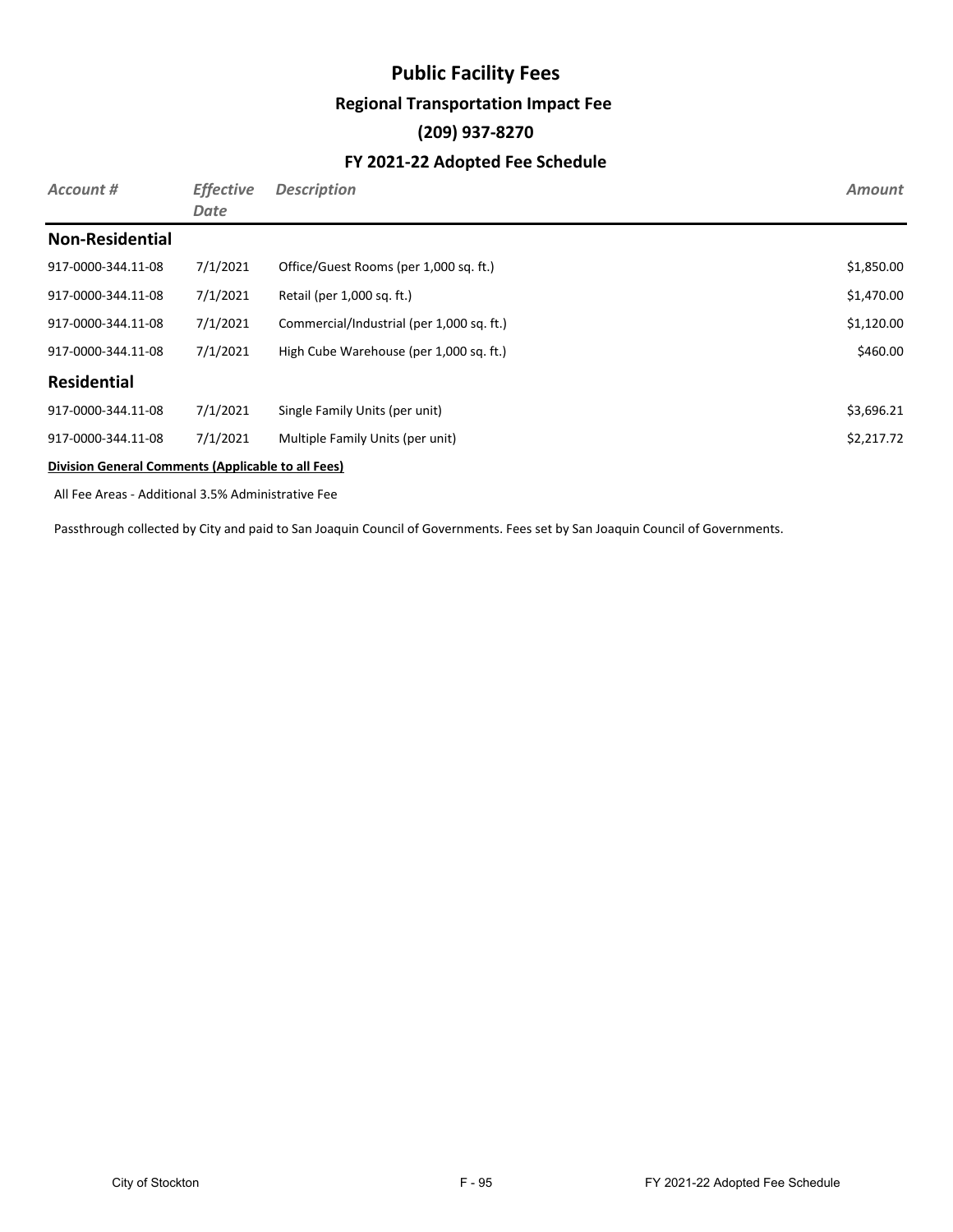#### **Street Improvements**

#### **(209) 937-8270**

#### **FY 2021-22 Adopted Fee Schedule**

| Account #                                           | <b>Effective</b><br><b>Date</b> | <b>Description</b>                                                                                                                                                                 | <b>Amount</b> |
|-----------------------------------------------------|---------------------------------|------------------------------------------------------------------------------------------------------------------------------------------------------------------------------------|---------------|
| <b>Non-Residential</b>                              |                                 |                                                                                                                                                                                    |               |
| 910-0000-344.11-00                                  | 7/1/2021                        | Office/High Density, (per 1,000 sq. ft.)                                                                                                                                           | \$2,412.00    |
| 910-0000-344.11-00                                  | 7/1/2021                        | Retail/Medium Density, (per 1,000 sq. ft.)                                                                                                                                         | \$3,177.00    |
| 910-0000-344.11-00                                  | 7/1/2021                        | Warehouse/Low Density, (per 1,000 sq. ft.)                                                                                                                                         | \$931.50      |
| <b>Residential - Existing City Limits</b>           |                                 |                                                                                                                                                                                    |               |
| 910-0000-344.11-00                                  | 7/1/2021                        | Single Family Units (per unit)                                                                                                                                                     | \$13,226.00   |
| 910-0000-344.11-00                                  | 7/1/2021                        | Multiple Family Units (per unit)                                                                                                                                                   | \$9,656.00    |
| 910-0000-344.11-00                                  | 7/1/2021                        | Guest Rooms (per room)                                                                                                                                                             | \$5,157.50    |
| <b>Residential - Greater Downtown Area</b>          |                                 |                                                                                                                                                                                    |               |
| 910-0000-344.11-00                                  | 7/1/2021                        | Single Family Units (per unit)                                                                                                                                                     | <b>EXEMPT</b> |
| 910-0000-344.11-00                                  | 7/1/2021                        | Multiple Family Units (per unit)                                                                                                                                                   | <b>EXEMPT</b> |
| 910-0000-344.11-00                                  | 7/1/2021                        | Guest Rooms (per room)                                                                                                                                                             | \$5,157.50    |
| <b>Residential - Outside City Limits</b>            |                                 |                                                                                                                                                                                    |               |
| 910-0000-344.11-00                                  | 7/1/2021                        | Single Family Units (per unit)                                                                                                                                                     | \$13,226.00   |
| 910-0000-344.11-00                                  | 7/1/2021                        | Multiple Family Units (per unit)                                                                                                                                                   | \$9,656.00    |
| 910-0000-344.11-00                                  | 7/1/2021                        | Guest Rooms (per room)                                                                                                                                                             | \$5,157.50    |
| <b>Multipliers for specific land use categories</b> |                                 |                                                                                                                                                                                    |               |
| 910-0000-344.11-00                                  | 7/1/2021                        | High Cube (DUE per 1,000 square feet: Warehousing/distribution projects with<br>a building area over 500,000 square feet and interior ceiling height greater<br>than 27 feet). (1) | .059          |
| 910-0000-344.11-00                                  | 7/1/2021                        | Church and Accessory Uses (DUE per 1,000 square feet) (1)                                                                                                                          | .396          |
| 910-0000-344.11-00                                  | 7/1/2021                        | Elementary School (DUE per 1,000 square feet) (1)                                                                                                                                  | .154          |
| 910-0000-344.11-00                                  | 7/1/2021                        | Elementary School (DUE per student) (1)                                                                                                                                            | .010          |
| 910-0000-344.11-00                                  | 7/1/2021                        | High School (DUE per 1,000 square feet) (1)                                                                                                                                        | .462          |
| 910-0000-344.11-00                                  | 7/1/2021                        | High School (DUE per student) (1)                                                                                                                                                  | .040          |

#### **Division General Comments (Applicable to all Fees)**

All Fee Areas - Additional 3.5% Administrative Fee

#### **Division Footnotes**

*(1) Multipliers to be applied to the Single Family Unit, Dwelling Unit Equivalent (DUE) Street Improvement Fee for categories that do not fit into any existing land use categories.*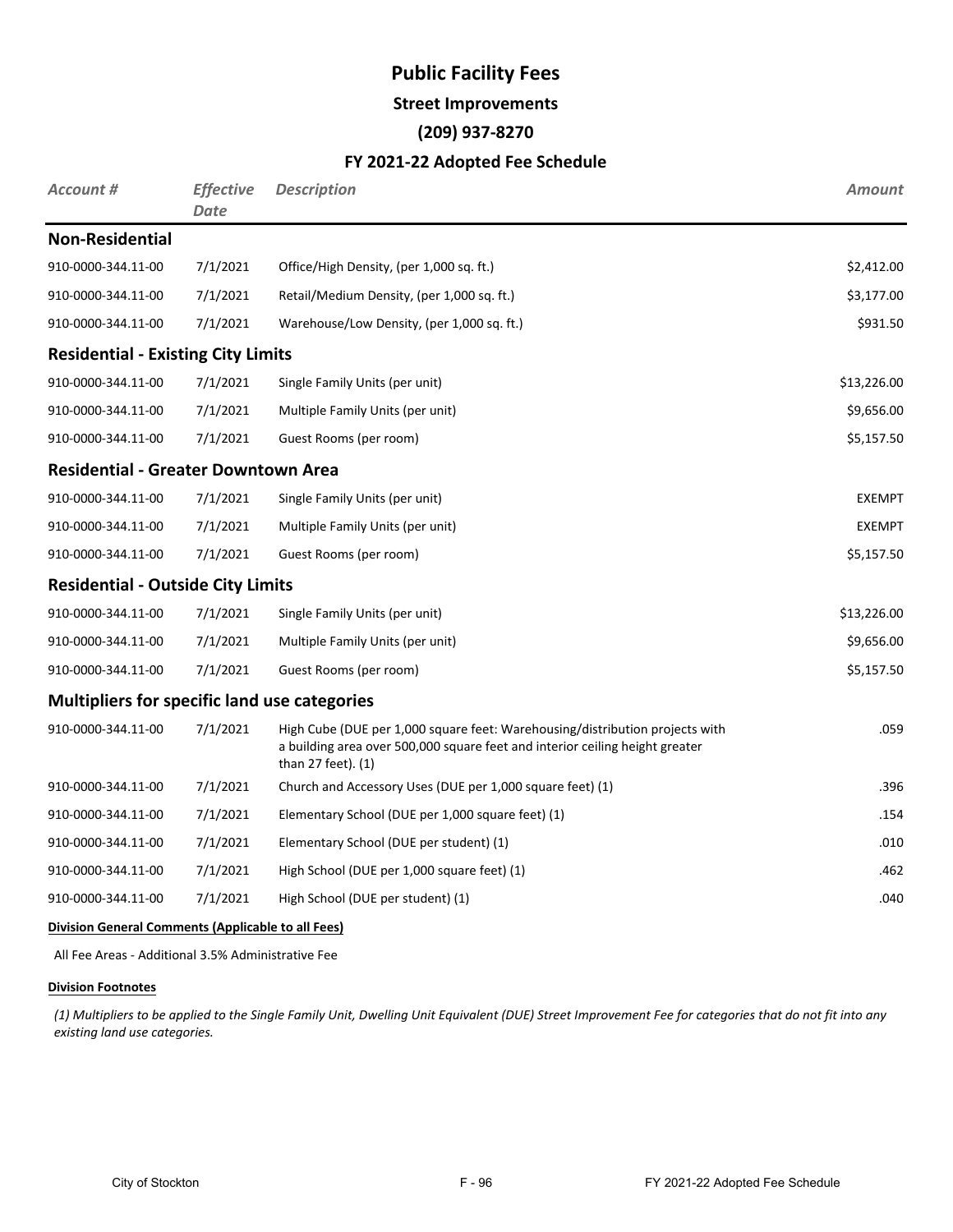# **Public Facility Fees Street Trees (209) 937-8270**

#### **FY 2021-22 Adopted Fee Schedule**

| Account #                                          | <b>Effective</b><br>Date | <b>Description</b>                     | Amount   |
|----------------------------------------------------|--------------------------|----------------------------------------|----------|
| 978-0000-344.15-00                                 | 7/1/2021                 | Tree without root barrier, per tree    | \$140.00 |
| 978-0000-344.15-00                                 | 7/1/2021                 | Tree wells with root barrier, per tree | \$195.00 |
| Division General Comments (Applicable to all Fees) |                          |                                        |          |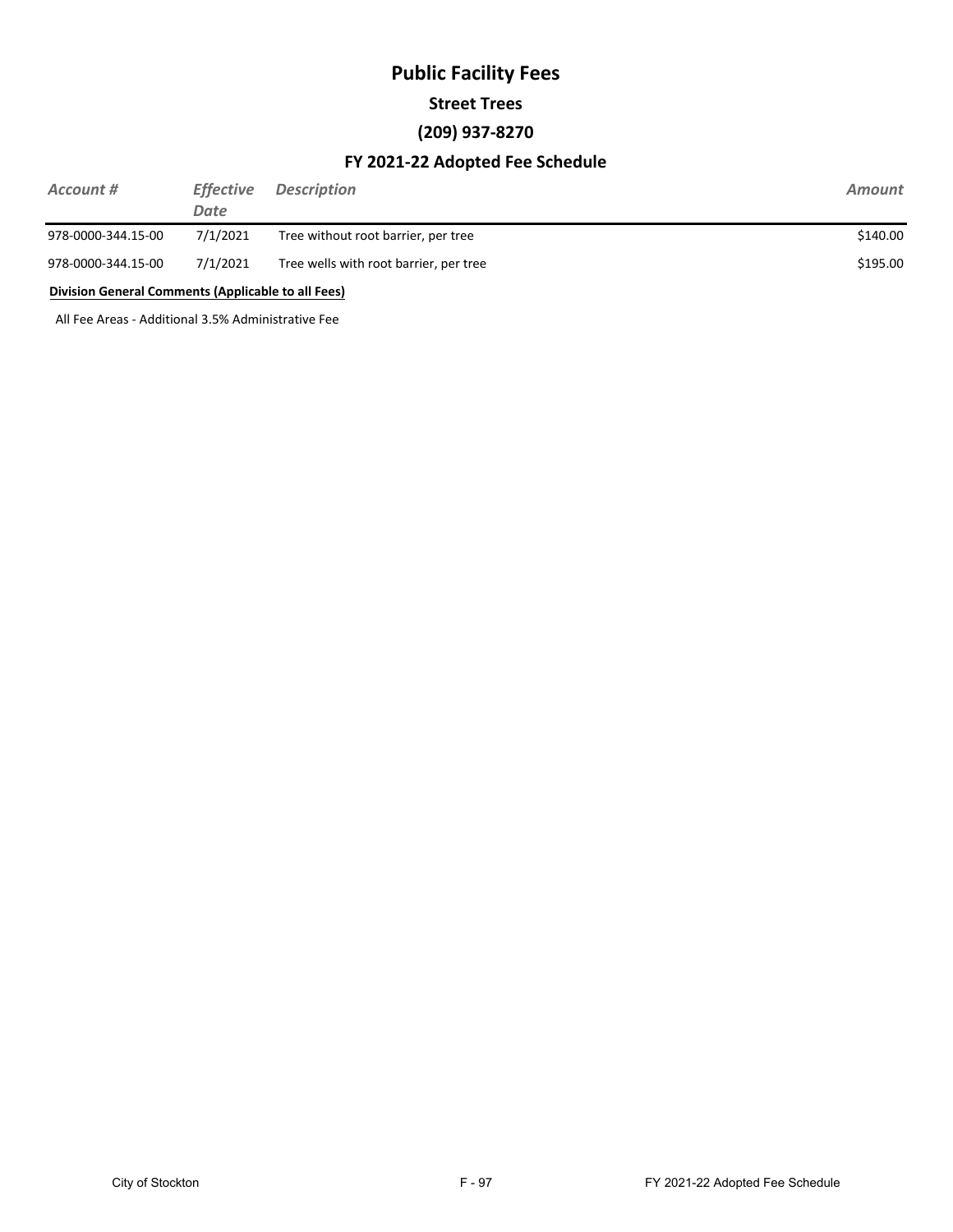# **Public Facility Fees Surface Water (209) 937-8436**

#### **FY 2021-22 Adopted Fee Schedule**

| Account #              | <b>Effective</b><br>Date | <b>Description</b>                                                        | <b>Amount</b> |
|------------------------|--------------------------|---------------------------------------------------------------------------|---------------|
| <b>Non-Residential</b> |                          |                                                                           |               |
| 687-0000-223.90-11     | 7/1/2021                 | Office/High density (per sq. ft. floor areas / 0.50)                      | \$0.471       |
| 687-0000-223.90-11     | 7/1/2021                 | Retail/Medium density (per sq. ft. floor areas / 0.30)                    | \$0.283       |
| 687-0000-223.90-11     | 7/1/2021                 | Warehouse/Low density (per sq. ft. floor areas / 0.60)                    | \$0.228       |
| <b>Residential</b>     |                          |                                                                           |               |
| 687-0000-223.90-11     | 7/1/2021                 | Single Family Unit (per unit)                                             | \$4,587.00    |
| 687-0000-223.90-11     | 7/1/2021                 | Multiple Family Units - First Unit                                        | \$4,587.00    |
| 687-0000-223.90-11     | 7/1/2021                 | Multiple Family Units - Each subsequent unit                              | \$1,378.00    |
| 687-0000-223.90-11     | 7/1/2021                 | Guest Rooms (per room)                                                    | \$1,076.00    |
| 687-0000-223.90-11     | 7/1/2021                 | Guest Rooms - Each subsequent guest room (per sq. ft. floor areas / 0.30) | .0283         |

#### **Division General Comments (Applicable to all Fees)**

Surface Water Public Facility Fees are adjusted per Resolutions #95-0302 & #02-0131 to cover transfer to Stockton East Water District. Please contact the Municipal Utilities Department for updated Fee information at (209) 937-8753.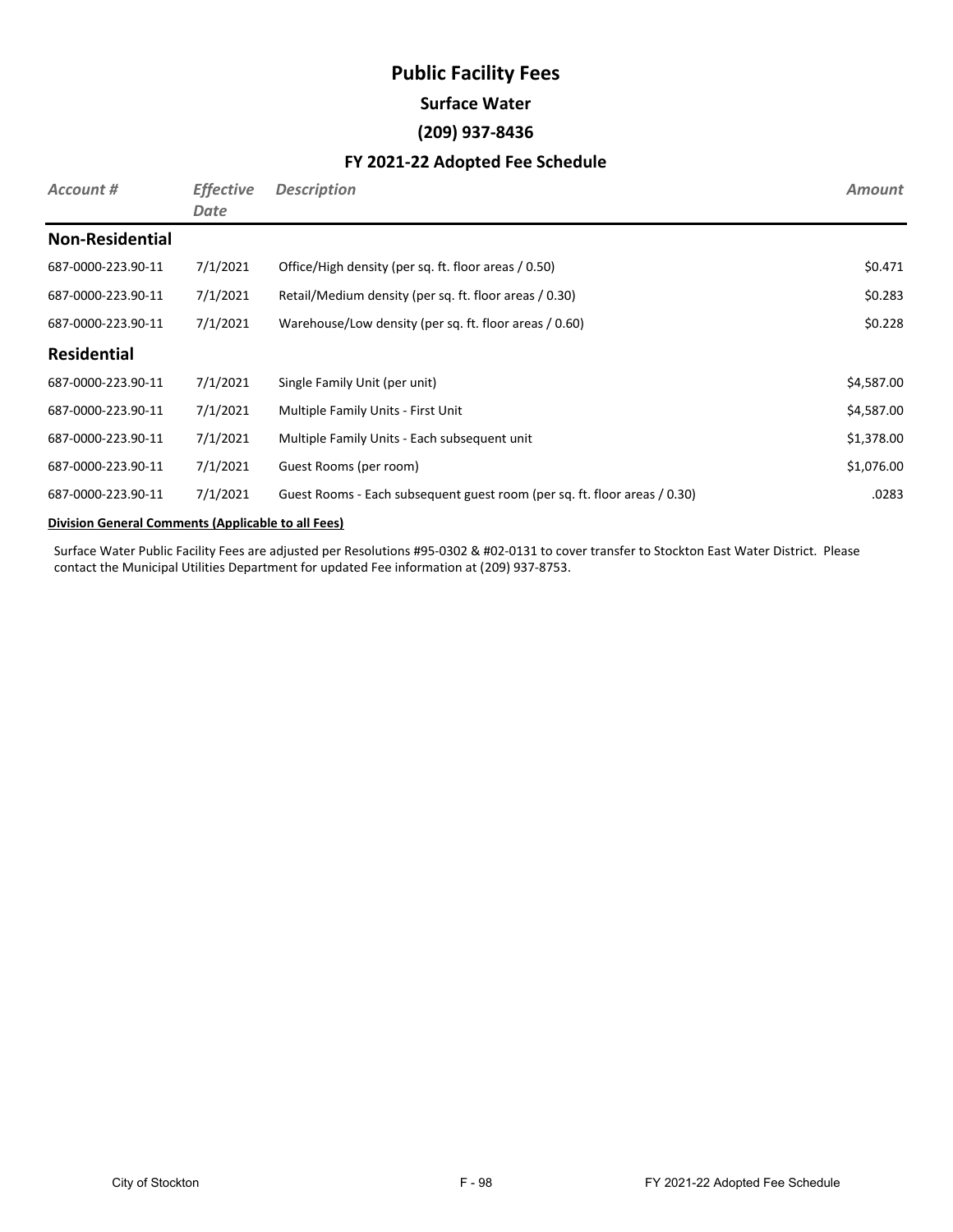# **Public Facility Fees Traffic Signals (209) 937-8270**

### **FY 2021-22 Adopted Fee Schedule**

| <b>Account #</b> | <b>Effective</b><br><b>Date</b> | <b>Description</b>                                                                                        | <b>Amount</b> |
|------------------|---------------------------------|-----------------------------------------------------------------------------------------------------------|---------------|
| Varies           | 7/1/2021                        | Single Family Detached (PURD SFD) per D.U. Units - 10 Trip Ends per unit                                  | \$110.00      |
| Varies           | 7/1/2021                        | Condominium (PURD SFA) per D.U. Units - 8.6 Trip Ends per unit                                            | \$94.00       |
| Varies           | 7/1/2021                        | Mobile Home per D.U. Units - 5.4 Trip Ends per unit                                                       | \$59.00       |
| Varies           | 7/1/2021                        | Apartment per D.U. Units - 6.1 Trip Ends per unit                                                         | \$66.50       |
| Varies           | 7/1/2021                        | Retirement Village per D.U. Units - 3.3 Trip Ends per unit                                                | \$36.00       |
| Varies           | 7/1/2021                        | Hotel per Room Units - 11 Trip Ends per unit                                                              | \$122.00      |
| Varies           | 7/1/2021                        | Motel per Room Units - 9.6 Trip Ends per unit                                                             | \$106.00      |
| Varies           | 7/1/2021                        | Daycare/Preschool per Student Units - 5 Trip Ends per unit                                                | \$55.00       |
| Varies           | 7/1/2021                        | Daycare/Preschool per 1,000 sq. feet Units - 79 Trip Ends per unit                                        | \$866.00      |
| Varies           | 7/1/2021                        | Elementary--Intermediate School per Student Units - 0.5 Trip Ends per unit                                | \$5.50        |
| Varies           | 7/1/2021                        | High School per Student Units - 1.2 Trip Ends per unit                                                    | \$13.25       |
| Varies           | 7/1/2021                        | Junior College--Community College per Student Units - 1.6 Trip Ends per unit                              | \$17.75       |
| Varies           | 7/1/2021                        | University per Student Units - 2.4 Trip Ends per unit                                                     | \$26.50       |
| Varies           | 7/1/2021                        | Church & Accessory Use per 1,000 sq. feet Units - 7.7 Trip Ends per unit                                  | \$84.50       |
| Varies           | 7/1/2021                        | Industrial-Warehouse-Manufacturer per 1,000 sq. feet Units - 7.6 Trip Ends<br>per unit                    | \$83.25       |
| Varies           | 7/1/2021                        | Industrial-Warehouse-Manufacturer per Acre Units - 80.8 Trip Ends per unit                                | \$885.00      |
| Varies           | 7/1/2021                        | Industrial Service per 1,000 sq. feet Units - 20.26 Trip Ends per unit                                    | \$223.00      |
| Varies           | 7/1/2021                        | Truck Terminal--Distribution Center per 1,000 sq. feet Units - 9.86 Trip Ends<br>per unit                 | \$108.00      |
| Varies           | 7/1/2021                        | Mini-/Self Storage per 1,000 sq. feet Units - 2.8 Trip Ends per unit                                      | \$30.75       |
| Varies           | 7/1/2021                        | Lumber Yard per 1,000 sq. feet Units - 34.5 Trip Ends per unit                                            | \$379.00      |
| Varies           | 7/1/2021                        | Lumber Yard w/open storage/sales per Acre Units - 148 Trip Ends per unit                                  | \$1,622.00    |
| Varies           | 7/1/2021                        | Home Imp. Center per 1,000 sq. feet Units - 64.6 Trip Ends per unit                                       | \$709.00      |
| Varies           | 7/1/2021                        | Shopping Center by size (sq. ft.) - Less than 50,000 per 1,000 sq. feet Units -<br>116 Trip Ends per unit | \$1,271.00    |
| Varies           | 7/1/2021                        | Shopping Center by size (sq. ft.) - 50,000-99,999 per 1,000 sq. feet Units - 79.1<br>Trip Ends per unit   | \$866.00      |
| Varies           | 7/1/2021                        | Shopping Center by size (sq. ft.) - 100,000-199,999 per 1,000 sq. feet Units -<br>60.4 Trip Ends per unit | \$662.00      |
| Varies           | 7/1/2021                        | Shopping Center by size (sq. ft.) - 200,000-299,999 per 1,000 sq. feet Units -<br>49.9 Trip Ends per unit | \$547.00      |
| Varies           | 7/1/2021                        | Shopping Center by size (sq. ft.) - 300,000-399,999 per 1,000 sq. feet Units -<br>44.4 Trip Ends per unit | \$486.00      |
| Varies           | 7/1/2021                        | Shopping Center by size (sq. ft.) - 400,000-499,999 per 1,000 sq. feet Units -<br>41.6 Trip Ends per unit | \$456.00      |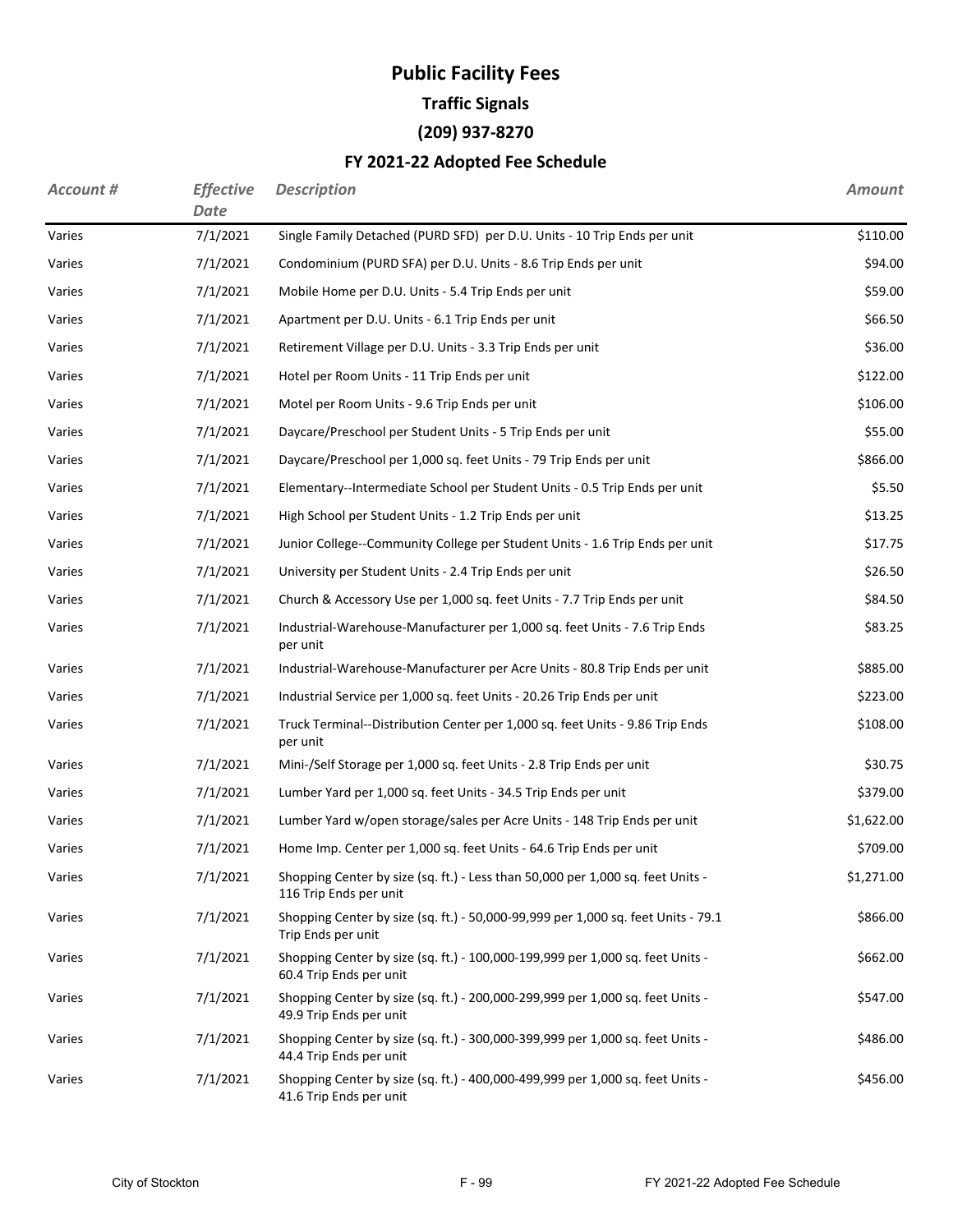## **Public Facility Fees Traffic Signals**

**(209) 937-8270**

### **FY 2021-22 Adopted Fee Schedule**

| <b>Account #</b> | <b>Effective</b><br>Date | <b>Description</b>                                                                                                        | <b>Amount</b> |
|------------------|--------------------------|---------------------------------------------------------------------------------------------------------------------------|---------------|
| Varies           | 7/1/2021                 | Shopping Center by size (sq. ft.) - 500,000-999,999 per 1,000 sq. feet Units -<br>35.5 Trip Ends per unit                 | \$389.00      |
| Varies           | 7/1/2021                 | Shopping Center by size (sq. ft.) - 1,000,000-1,250,000 per 1,000 sq. feet Units<br>- 31.5 Trip Ends per unit             | \$345.00      |
| Varies           | 7/1/2021                 | Boat Launching Ramp per Space Units - 3 Trip Ends per unit                                                                | \$33.50       |
| Varies           | 7/1/2021                 | Free Standing Retail per 1,000 sq. feet Units - 73.7 Trip Ends per unit                                                   | \$808.00      |
| Varies           | 7/1/2021                 | Ambulance Dispatch per 1,000 sq. feet Units - 73.7 Trip Ends per unit                                                     | \$808.00      |
| Varies           | 7/1/2021                 | Service Station--more than 2 pumps or 4 nozzles per Site Units - 748 Trip Ends<br>per unit                                | \$8,193.00    |
| Varies           | 7/1/2021                 | Truck Stop per Site Units - 825 Trip Ends per unit                                                                        | \$9,036.00    |
| Varies           | 7/1/2021                 | Used Car (No service) per Acre Units - 55 Trip Ends per unit                                                              | \$603.00      |
| Varies           | 7/1/2021                 | New Car/New Boat Dealer/Car Rental per 1,000 sq. feet Units - 44.3 Trip Ends<br>per unit                                  | \$485.00      |
| Varies           | 7/1/2021                 | Auto Center Dealership per 1,000 sq. feet Units - 31.25 Trip Ends per unit                                                | \$342.00      |
| Varies           | 7/1/2021                 | General Auto Repair/Body Shop per 1,000 sq. feet Units - 27.2 Trip Ends per<br>unit                                       | \$298.00      |
| Varies           | 7/1/2021                 | Self Service Car Wash per Stall Units - 52 Trip Ends per unit                                                             | \$571.00      |
| Varies           | 7/1/2021                 | Automatic Car Wash per Site Units - 900 Trip Ends per unit                                                                | \$9,859.00    |
| Varies           | 7/1/2021                 | Auto Supply per 1,000 sq. feet Units - 89 Trip Ends per unit                                                              | \$976.00      |
| Varies           | 7/1/2021                 | Drug Store/Pharmacy per 1,000 sq. feet Units - 43.9 Trip Ends per unit                                                    | \$482.00      |
| Varies           | 7/1/2021                 | Discount Store per 1,000 sq. feet Units - 71.16 Trip Ends per unit                                                        | \$780.00      |
| Varies           | 7/1/2021                 | Supermarket per 1,000 sq. feet Units - 125.5 Trip Ends per unit                                                           | \$1,373.00    |
| Varies           | 7/1/2021                 | Convenience Market per 1,000 sq. feet Units - 574.48 Trip Ends per unit                                                   | \$6,293.00    |
| Varies           | 7/1/2021                 | Convenience Markets dispensing fuel--maximum of 2 pumps/4 nozzles per<br>1,000 sq. feet Units - 887.06 Trip Ends per unit | \$9,718.00    |
| Varies           | 7/1/2021                 | Clothing Store per 1,000 sq. feet Units - 31.3 Trip Ends per unit                                                         | \$343.00      |
| Varies           | 7/1/2021                 | Paint/Hardware Store per 1,000 sq. feet Units - 51.3 Trip Ends per unit                                                   | \$562.00      |
| Varies           | 7/1/2021                 | Variety Store per 1,000 sq. feet Units - 14.4 Trip Ends per unit                                                          | \$157.00      |
| Varies           | 7/1/2021                 | Video Rental Store per 1,000 sq. feet Units - 57.3 Trip Ends per unit                                                     | \$628.00      |
| Varies           | 7/1/2021                 | Furniture/Appliance Store per 1,000 sq. feet Units - 4.35 Trip Ends per unit                                              | \$47.50       |
| Varies           | 7/1/2021                 | Department Store per 1,000 sq. feet Units - 35.8 Trip Ends per unit                                                       | \$391.00      |
| Varies           | 7/1/2021                 | Hair Salon/Dog Grooming per 1,000 sq. feet Units - 25.5 Trip Ends per unit                                                | \$279.00      |
| Varies           | 7/1/2021                 | Bar/Tavern per 1,000 sq. feet Units - 40 Trip Ends per unit                                                               | \$438.00      |
| Varies           | 7/1/2021                 | Laundromat/Dry Cleaners per 1,000 sq. feet Units - 50 Trip Ends per unit                                                  | \$548.00      |
| Varies           | 7/1/2021                 | Bakery/Craft Store/Yogurt Shop per 1,000 sq. feet Units - 43.9 Trip Ends per<br>unit                                      | \$482.00      |